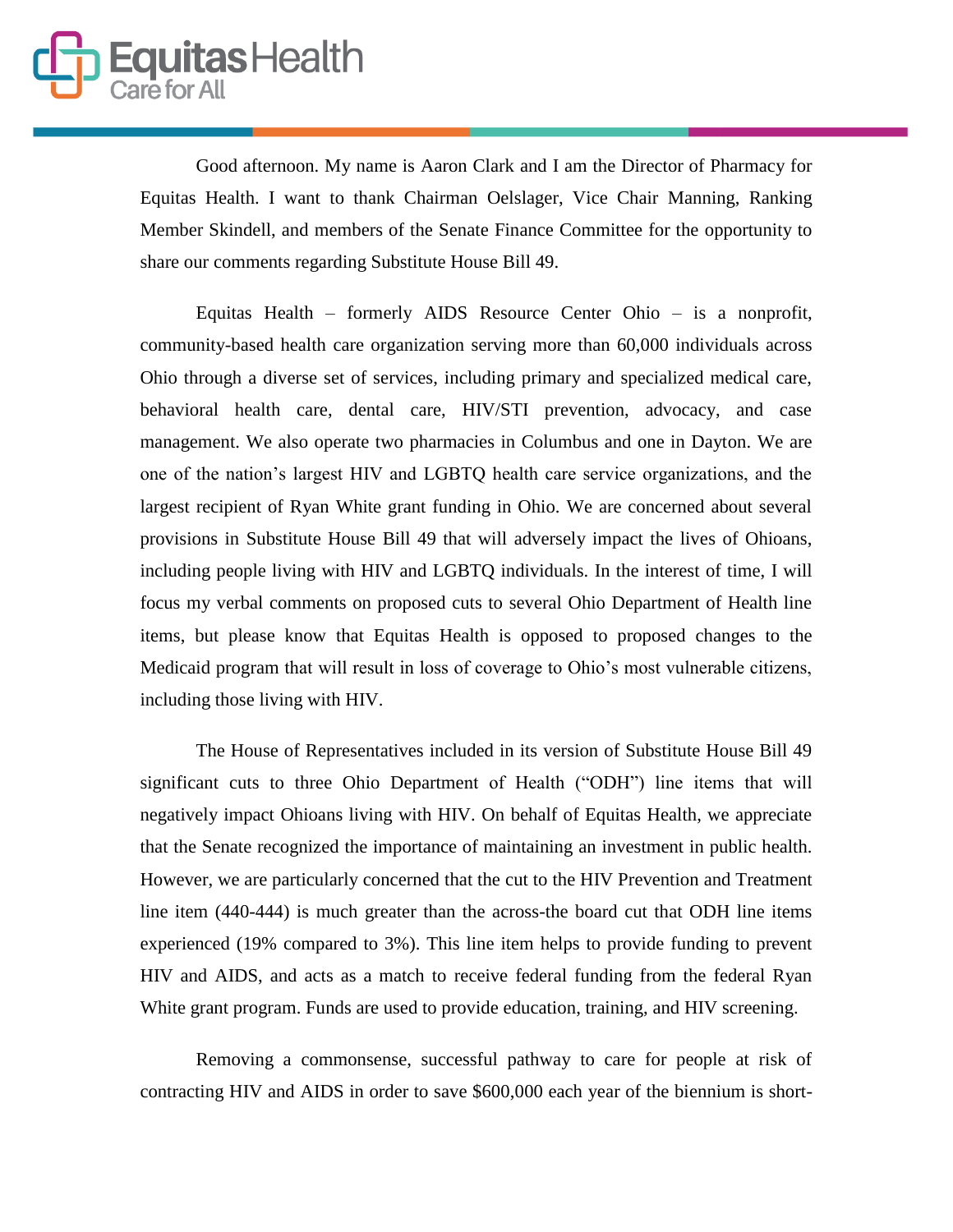

sighted and will actually result in more costs to the state in the long-run. The state's relatively low-cost investment in testing, counseling, and education helps to avoid transmission of HIV and AIDS. These dollars are used to help screen high risk populations, including victims of sex trafficking and individuals with addiction, in community settings (as opposed to traditional health care settings), and link them to care. This line also funds the state hotline, which has already had more than 100,000 website hits and calls this year, exemplifying its ability to reach Ohioans in crisis.

The reductions to two additional ODH line items result from House changes that stripped the administration's appropriation authority. Under the House proposal, ODH would need Controlling Board approval to spend over the House appropriated amount to fully fund its programs supported by line items 440-609 (4L30) – HIV and Miscellaneous, and 440-618 (3920) – Federal Public Health Programs. The House has proposed a 17% reduction to line item 440-609 (4L30) and a \$5 million reduction to line item 440-617 (3920). Restoring appropriation authority is important because it eliminates the uncertainty inherent in giving Controlling Board the ability to potentially not fund the important services supported by these line items. Moreover, restoring appropriation authority does not add money to the system, as the "reductions" are an accounting maneuver.

Line item 440-609, HIV Care and Miscellaneous, is used for multiple programs within ODH, but the vast majority of funds is used for HIV/AIDS prevention and care activities. Drug rebate revenue that the state receives from pharmaceutical companies that manufacture medications purchased and dispensed by the Ryan White/Ohio HIV Drug Assistance Program ("OHDAP"), and grants and awards from private sources that fund various activities and projects within ODH, are deposited into the Nongovernmental Revenue Fund (Fund 4L30). OHDAP provides medications to clients through a specialty pharmacy, which ensures equal access to medications and protection of confidentiality across the state. The program also includes a health insurance premium payment program and a Medicaid spend-down payment program to help ensure that Ohio Medicaid consumers living with HIV are able to access necessary medications and treatments. As